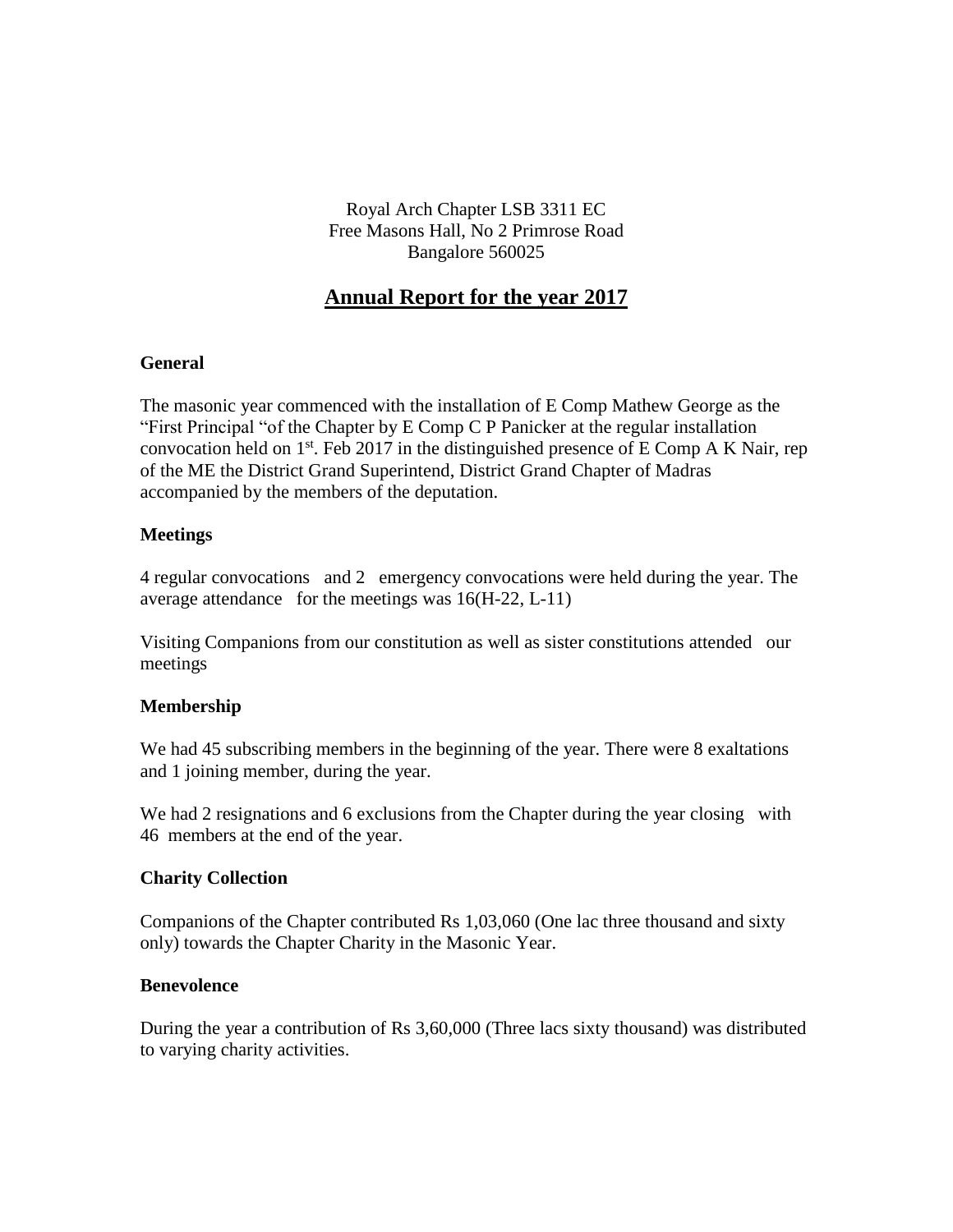

A sum of Rs 1,50,000 was donated for the "Food for all" program in association with the Sisters of Sevanilayam, Cooke Town, Bangalore where the Chapter donated the "Community Food Freezer" and the costs for meals for the initial period .

A sum of Rs 10,000 was donated to Mr. Ram Bahadur for his treatment.



A sum of Rs 30,000 was made to KGF Schools for their upgradation of facilities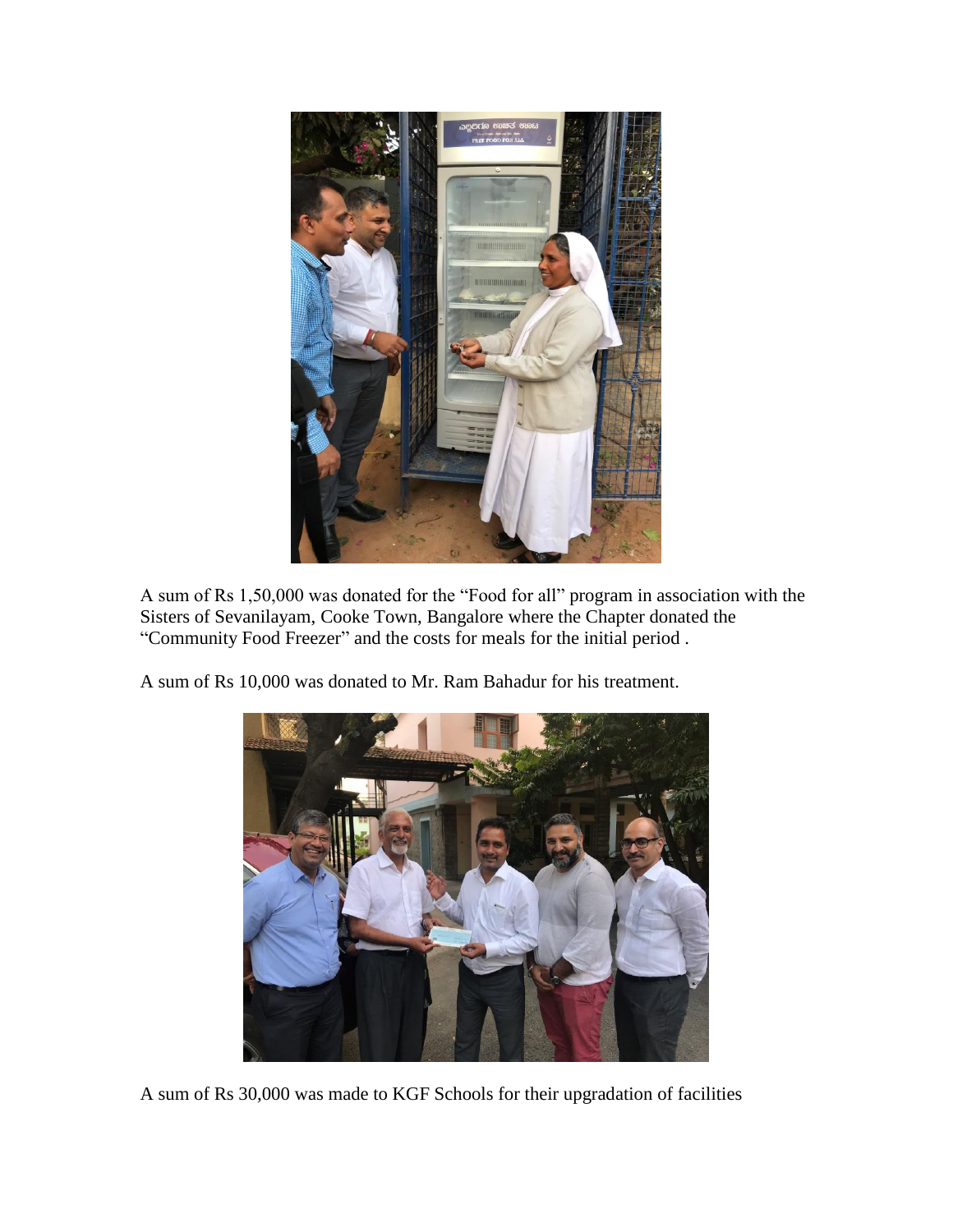

A sum of Rs 75000 was made to the "Sun Bird Trust "to support the education of Children from North East.



A sum of 45,000 was made to the "Home for the aged ", Hosur Road where the Chapter provided monogrammed flasks to the inmates.